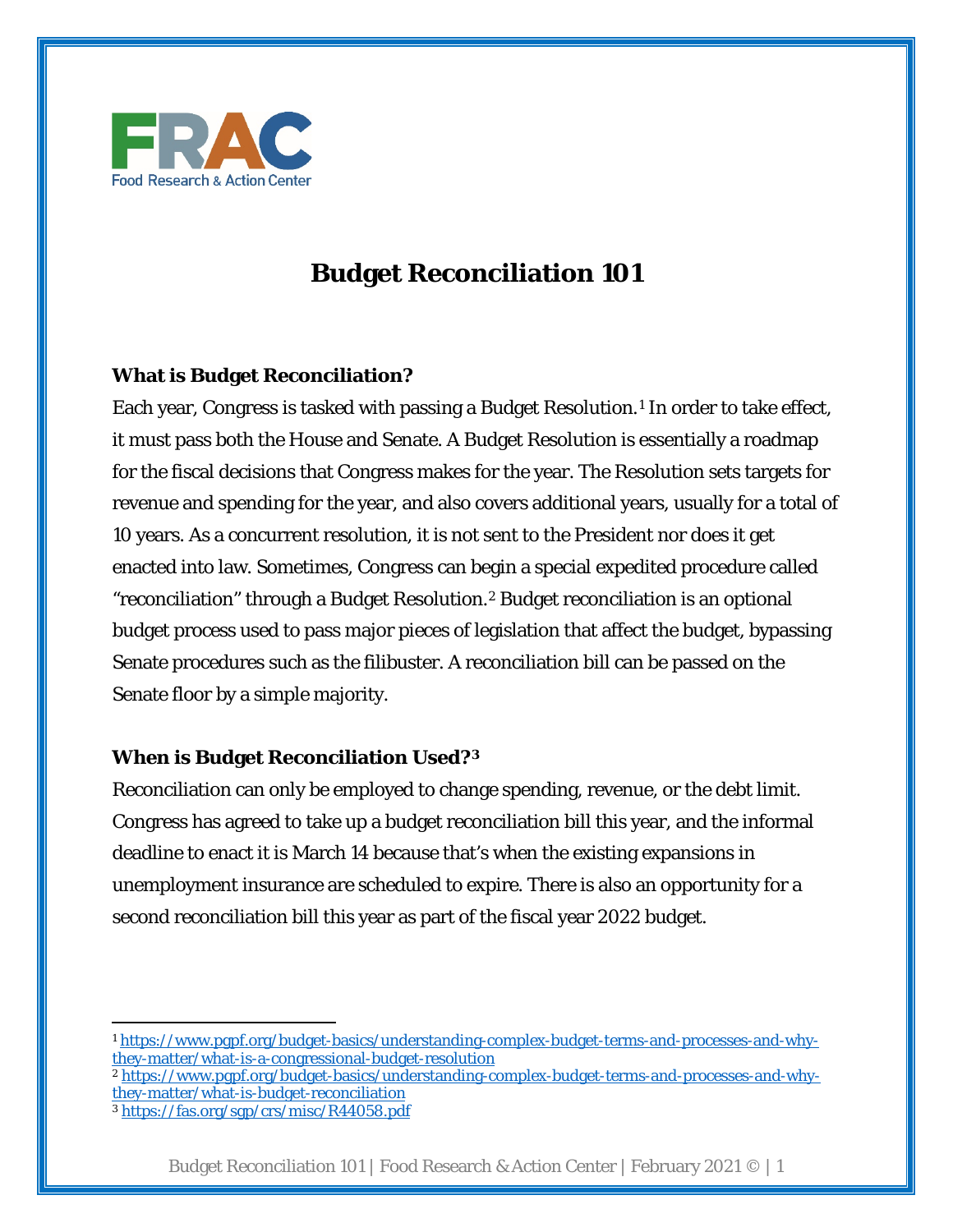#### **How Does Budget Reconciliation Operate?**

In order to initiate reconciliation, the Budget Resolution passed by the House and Senate must include reconciliation directives. These directives call for specified committees to change existing law and give a dollar target to each of those committees. The directive does not specify which *programs* are to be changed, but the policy changes are widely understood. The instructed committees in both the House and Senate comply by proposing substantive changes to programs in their jurisdiction.[4](#page-1-0) The net budgetary effect of the committee process must be in line with the dollar targets. The instructed committees in both the House and Senate must then send their proposed revenue and spending recommendation back to the budget committee for packaging into an omnibus reconciliation bill.

The budget committee is not empowered to make substantive recommendations; this is the case even if the separate committees have not met the targets specified in the original reconciliation directive. The omnibus budget reconciliation measure is considered in the House and Senate via an expedited process. If the House and Senate versions of the omnibus have any differences, they must be negotiated, usually in a House-Senate conference committee. The two versions must eventually be identical. All that is needed for Senate passage is a simple majority; the Senate cannot filibuster a reconciliation bill.

### **The Byrd Rule[5](#page-1-1)**

The Byrd rule, named for Senator Robert Byrd (D-WV), is a Senate rule that ensures the reconciliation process is not used for legislation that is extraneous to the budget. Provisions are considered extraneous if they do not directly cost or save money, if they cause a committee to breach its target, or if they cost money outside of the 10-year reconciliation window and are not fully paid for by provisions that save money. The Byrd rule applies to provisions in the bill and to amendments that Senators may offer to the bill. The Byrd rule can be waived, but it would require a 3/5 vote of the Senate. The rule allows for Senators to prohibit extraneous matters in two different ways: 1) offering

Budget Reconciliation 101 | Food Research & Action Center | February 2021 © | 2

<span id="page-1-0"></span><sup>4</sup> <https://budget.house.gov/publications/fact-sheet/budget-reconciliation-basics>

<span id="page-1-1"></span><sup>5</sup> <https://fas.org/sgp/crs/misc/RL30862.pdf>